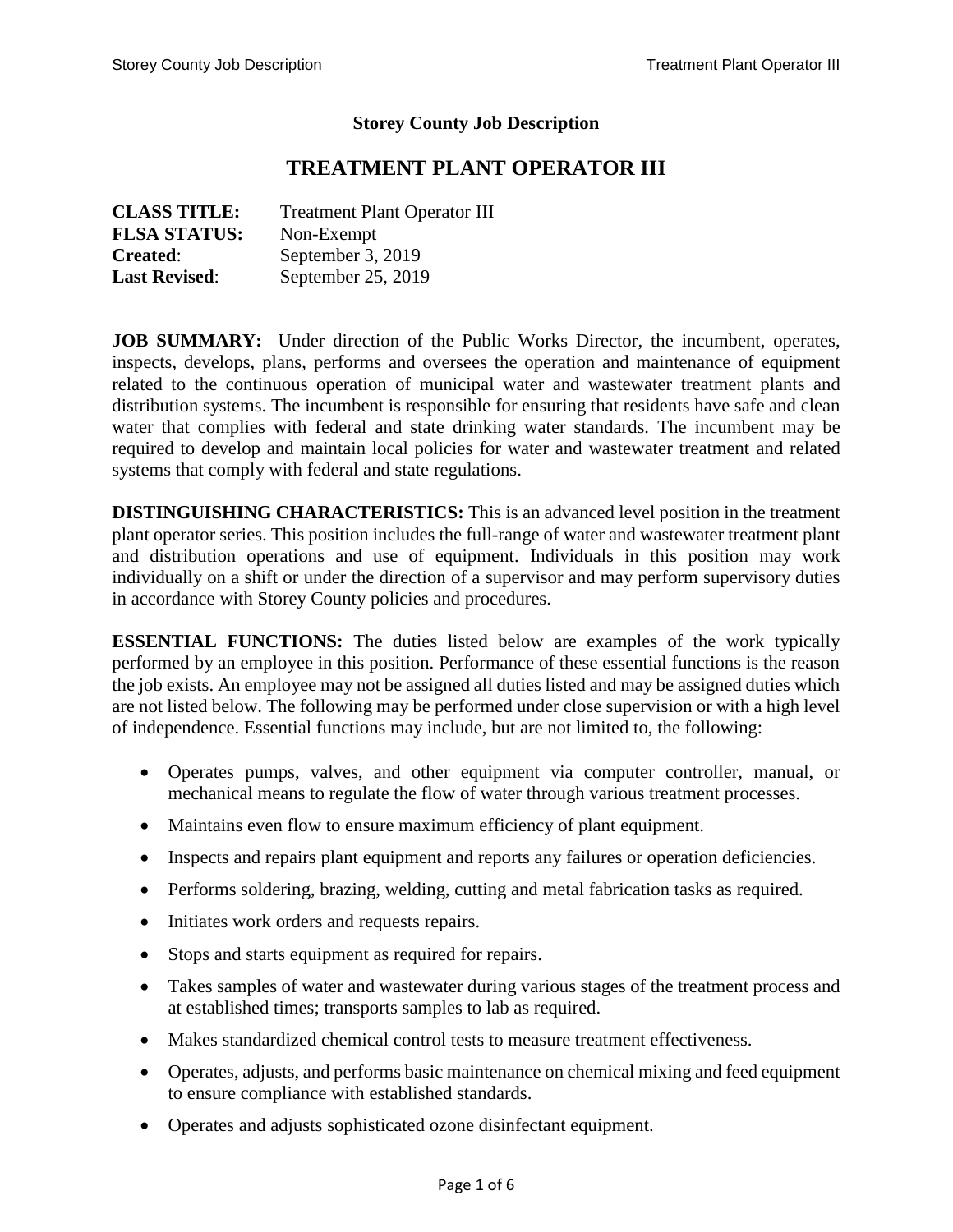- Operates potable water collection and distribution systems.
- Operates wastewater collection and conveyance systems.
- Reads and accurately interprets meters, gauges, charts, and instruments.
- Changes recording charts and ensures their continuous operation.
- Receives, manages, stores, and uses bulk chemicals for plant operation.
- Cleans, lubricates, and performs routine preventive maintenance and repair of plant equipment and facilities.
- Uses common manual and power tools in the course of work; operates a jackhammer to break up concrete, asphalt, and soil.
- Performs record keeping functions such as logging plant operations, test results, maintenance work performed, and unusual operating conditions.
- Ensures compliance with office requirements of reports and public notifications.
- Cleans equipment by using high-pressure water sprayers and associated cleaners.
- Contributes to the efficiency and effectiveness of the unit's service to its customers by offering suggestions and directing or participating as an active member of a work team.
- Performs basic facility and grounds maintenance in the area of the treatment plant.
- Orders tools, parts and materials as required.
- Uses standard office equipment, including a computer, in the course of the work and operates a motor vehicle to visit work sites and obtain materials and supplies.
- Conducts a variety of operational and analytical studies and/or reports; develops and reviews reports of findings, alternatives and recommendations; prepares a variety of narrative and statistical documents and reports, submitting reports to department and/or applicable local, state or federal agencies.
- May provide assistance to the supervisor in the development and coordination of department goals and objectives as well as policies and procedures related to water and wastewater treatment; may recommend and assist in the development and implementation of modified systems, policies, and procedures.
- Provides direction and guidance to Treatment Plant Operators I and/or II in the operations and function of the treatment plants and related systems.
- Maintains all required certifications and licenses; attends and participates in professional development; stays abreast of new trends and innovations related to the field; keeps abreast on new and proposed federal and state legislation related to the field; provides comments and recommendations to the supervisor.
- Demonstrates positive attitude and progressive actions through the display of professionalism, courtesy, tact, punctuality, attendance, and discretion in all interactions with coworkers, supervisors, and the public; use common sense discretion with no supervision; remain safe, socially moral, lawful, affective, adaptive, and efficient.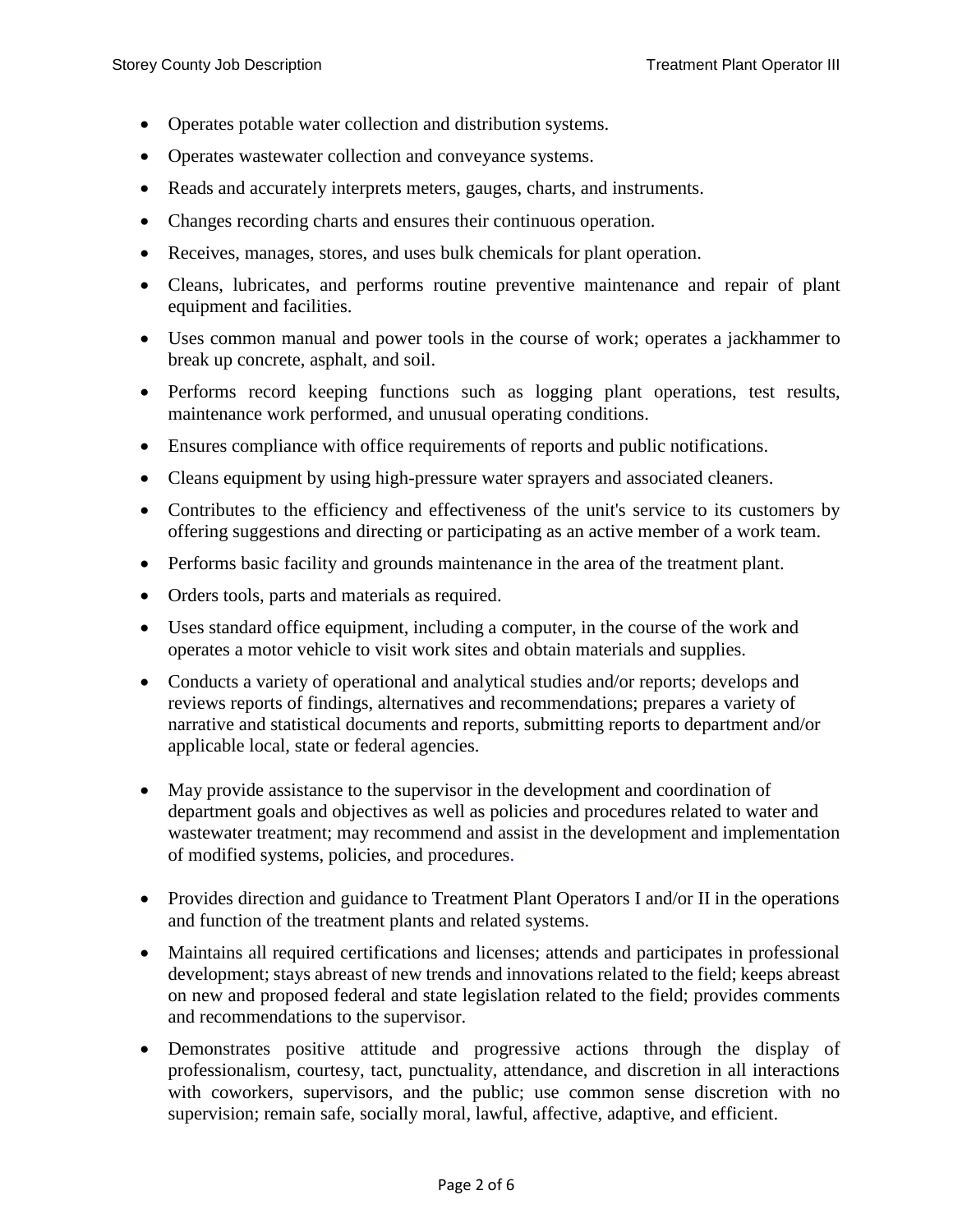Responds to call-out in emergencies, other than normal working hours. For example, may respond to and actively participate in all-hazard Incident Command System (ICS); may provide assistance in the integration of facilities, equipment, personnel, procedures, and communications operating within a common organization ICS structure; may assist in coordinating responses among various jurisdictions and functional agencies, both public and private; and may assist in establishing common processes for planning and managing resources in the ICS; may assist department on their emergency management and ICS plans.

## **SECONDARY FUNCTIONS**

The duties listed below are examples of duties which may be performed on an occasional basis as needed during times of emergency.

- As needed, operates a variety of heavy and construction equipment and vehicles including dump trucks, loaders, dozers, backhoes, excavators, asphalt patch trucks, pneumatic rollers, steel drum rollers, street-sweepers, asphalt and concrete saws, trenchers, forklifts, bucket/aerial lift trucks, crack sealing machines, asphalt zippers, paver screeds, end-dump trailers, belly-dump trailers (trains), distributor trucks, snow plows, vactor trucks, and sander trucks.
- As needed, operates a variety of heavy and light roadway snow removal equipment including snow plows, snow blowers, sand and salt spreaders, and other snow and ice removal equipment; removes snow and ice from walkways, driveways, buildings, and other areas.

# **QUALIFICATIONS:**

#### *Knowledge of:*

- Advanced principles and practices of water and wastewater treatment and related operations.
- Standard water and wastewater process control and operational tests.
- Use and maintenance of basic manual and power tools related to the work.
- Business arithmetic and chemistry related to water and wastewater chemical treatment.
- Correct English usage including grammar, punctuation, and vocabulary.
- Basic record keeping principles and practices.
- Safety principles, practices and equipment related to the work.
- Operation, maintenance, and cleaning of water and wastewater treatment plant equipment and facilities. Methods and precautions in managing, storing, and handling chlorine and other hazardous chemicals as well as the applicable codes and regulations.

#### *Skill to:*

Use standard office equipment, including a computer, in the course of the work.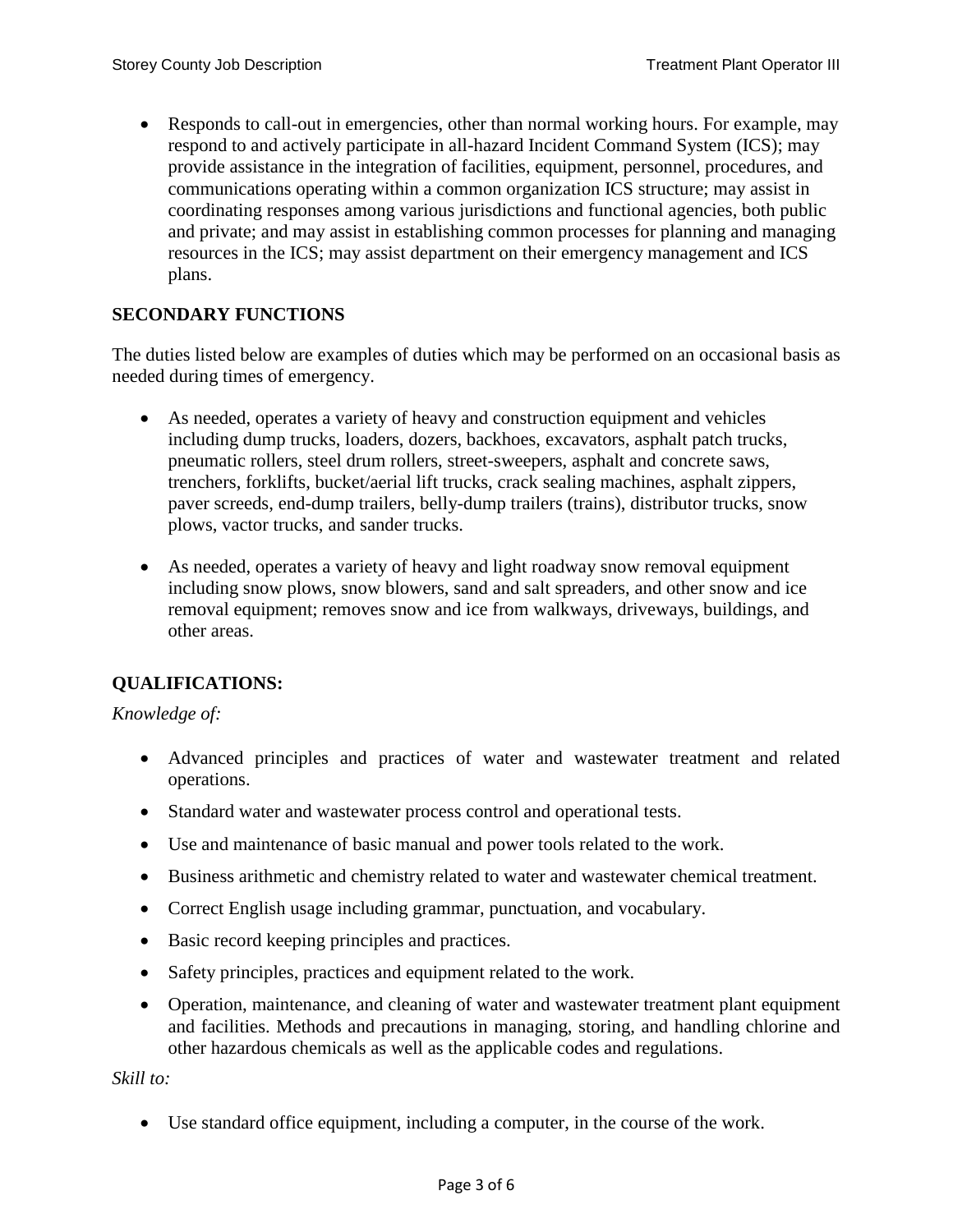Operate a motor vehicle to visit work sites and obtain materials and supplies.

### *Ability to:*

- Be physically present at the water and wastewater treatment plants (located in Virginia City and Gold Hill, Nevada) within 40 minutes of notice of emergency.
- Respond to SCADA alarms as required by the Public Works Director.
- Operate and perform routine maintenance on water and wastewater treatment plant equipment; operate computerized equipment to control plant processes; accurately read and record data from gauges and meters; and read and properly interpret plant piping and distribution diagrams and schematics.
- Perform routine laboratory control tests and operate lab or plant equipment accordingly; safely use and maintain manual and power tools related to the work; make accurate arithmetic calculations; maintain accurate logs and records of work performed; understand and follow oral and written directions; establish and maintain effective working relationships with those contacted in the course of work.
- Operate a variety of water treatment plant equipment, including automated control devices. Recognize unusual, inefficient, or dangerous operating conditions and take appropriate action. Use initiative and independent judgment within established procedural guidelines.
- Contribute effectively to the accomplishment of team or work unit goals, objectives and activities.
- Perform thorough and accurate calculations and applications for chlorine and other hazardous chemical usage related to water and wastewater treatment under varying conditions.
- Effectively communicate verbally and in-writing; gather, analyze, and prepare data and other information; present findings and recommendations; promote constructive and efficient cooperation in a team-oriented environment.
- Maintain accurate records; exercise sound independent judgement within established guidelines; work effectively under pressure of deadlines, conflicting demands, and during emergencies.
- Operate basic modern office equipment including, but not limited to, telephones, fax machines, and copiers; personal computer programs such as Microsoft Windows, Office, and programs related to managing water and wastewater treatment as well as any other applicable programs and software.
- Consistently demonstrate a positive attitude and progressive action through the display of professionalism, courtesy, and appropriate tact and discretion in all interactions with other employees and with the public.
- Carry out and actively participate in an assortment of special ongoing projects.
- Continue education and training to remain current on latest policies, practices, and required certifications.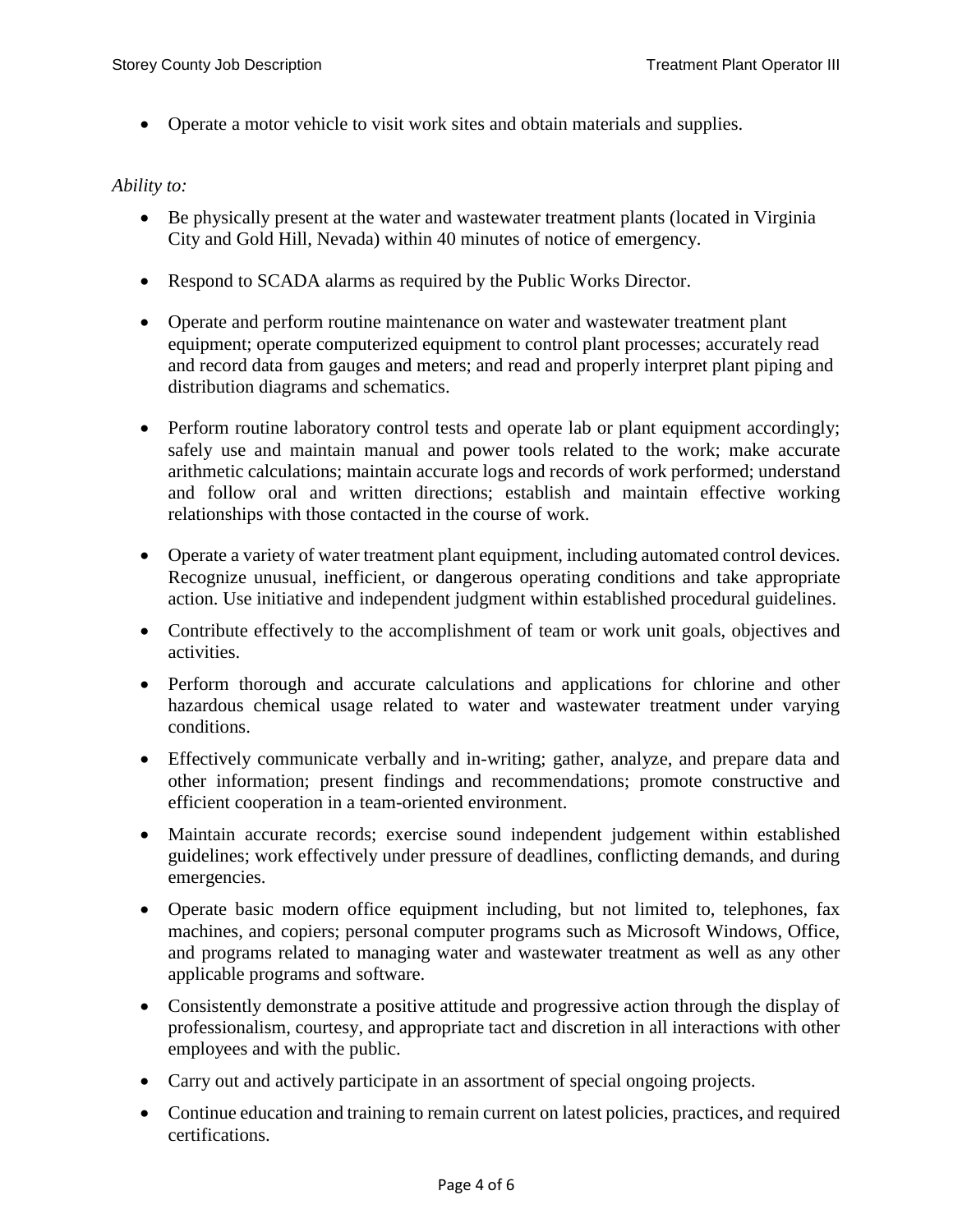## **LICENSING AND EDUCATION**

- Any combination of training, education, or experience that would provide the required knowledge and abilities. A typical way to gain the required knowledge and ability is:
	- o High school diploma or equivalent, and
	- o At least three years of increasingly responsible professional experience in the operation and preventative maintenance of water and wastewater treatment plants and related systems.
- Must possess and maintain a valid Nevada Water Treatment Operator II and Nevada Distribution Operator II Certificate.
- Must possess and maintain, or be able to obtain within one year of employment, a valid Nevada Wastewater Treatment Plant Operator Grade III Certificate.
- Must possess and maintain, or be able to obtain within one year of employment, a valid Nevada Water Treatment Operator III Certificate.
- Must possess and maintain a valid Class "B" Driver's License and have own reliable transportation, including during unannounced emergencies. CDL Endorsements such as Tank Vehicle (N) desirable.
- Must be able to respond within 40 minutes to water and wastewater treatment plants located in Virginia City and Gold Hill.

## **PHYSICAL REQUIREMENTS AND WORK ENVIRONMENT:**

- *Physical Requirements:* Strength and mobility to work in a typical plant operations setting, including operating manual and power tools; stamina to perform sustained physical labor, including standing, walking, climbing and working in confined or awkward spaces; strength to lift and maneuver materials and equipment weighing up to 100 pounds with proper equipment; vision to read printed material, VDT screen and determine fine color differences; and hearing and speech to communicate in person or over the telephone. Accommodation may be made for some of these physical demands for otherwise qualified individuals who require and request such accommodation. *(Employment is contingent upon the results of a physical examination performed by our examining physician).*
- *Working Environment:* Work is performed under the following conditions. Position functions at water and wastewater treatment facilities and may occasionally take place at other sites. Work may be indoors, outdoors, and in all weather conditions. Exposure to hazardous and infectious wastes, hazardous chemicals and substances, noise, electrical hazards, inclement weather, moving objects, vehicles, sharp objects, pinch points, odors, fumes, gases, dust, and slippery surfaces. Safety equipment utilized may include hearing and eye protection, safety shoes, gloves, masks, respirators, and a safety vest. Frequent interruptions to planned work activities occur. Work may include evenings, nights, weekends, and holidays. May be required to work extended shifts or be called back in emergency situations.